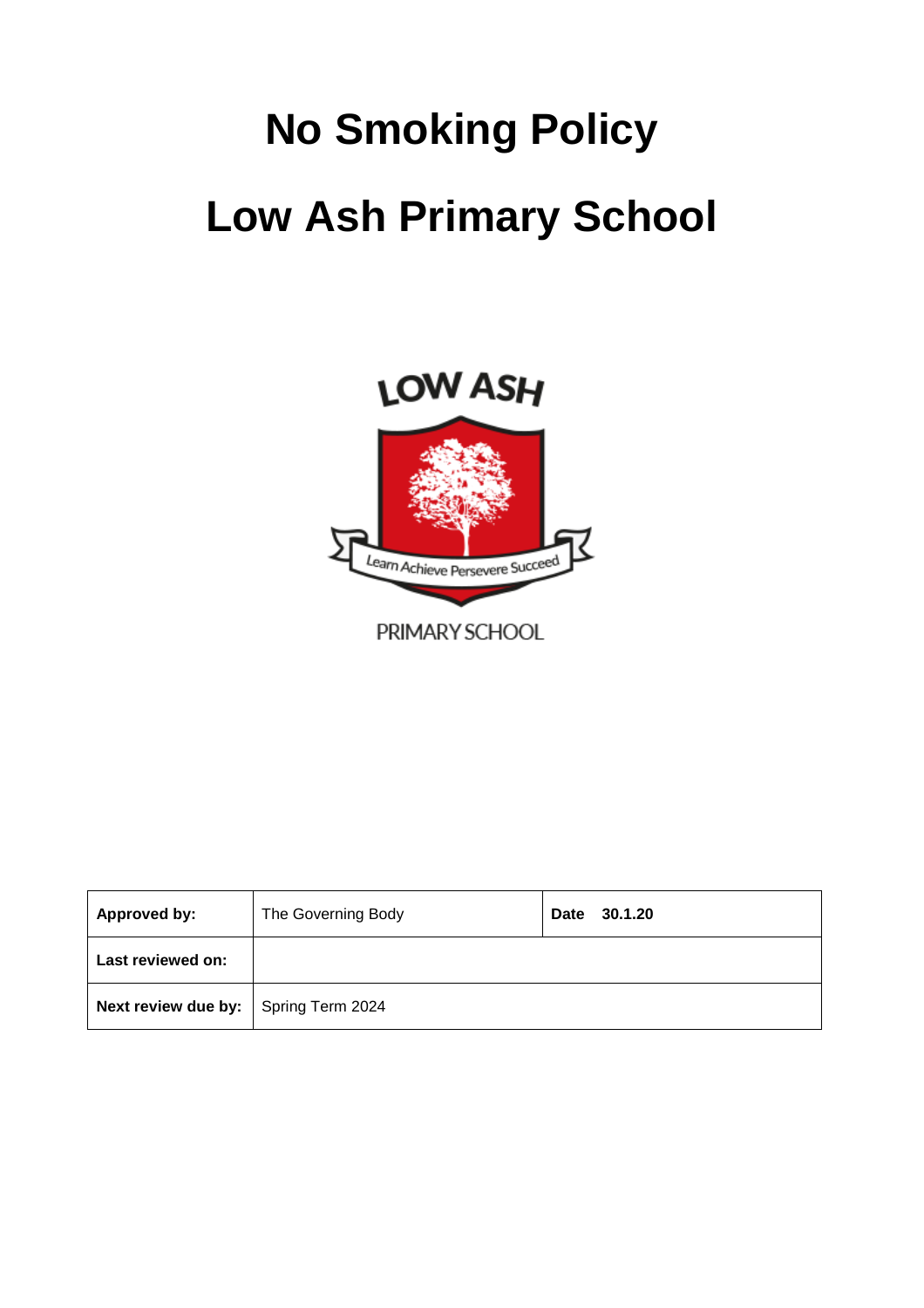## **1. Introduction**

At Low Ash Primary School we acknowledge that smoking is harmful to health, and so we strongly discourage our children from taking up smoking. The school is a nonsmoking establishment in order to promote a healthy working and learning environment for all children and adults. Our school does all it can to discourage children from smoking, and to educate them so that they grow up to lead a healthy lifestyle.

## **2 Rationale**

- 2.1 The Health Act 2006 (as amended) introduced legislation to make all enclosed workplaces and public places free from smoke from 1st July 2007.
- 2.2 Smoking is regarded by the medical profession as the major cause of many illnesses. It is estimated that approximately 120,000 smokers a year die in the UK because of their smoking habit.
- 2.3 Passive smoking, breathing in smoke from other people's cigarettes, has been shown to cause cancers, heart and breathing difficulties in non-smokers. It is also known that smoking is harmful to the unborn babies of mothers who smoke. Low Ash Primary School acknowledges that second hand tobacco smoke is both a public and work-place health hazard and has, therefore, adopted this non-smoking policy.
- 2.4 Low Ash Primary School is in an ideal position to influence the health of the school community we serve. Our ethos, combined with the messages given as part of our drugs education (within PSHCE Policy), have key roles to play in reducing smoking amongst children, young people, staff and visitors. We also aspire to reduce the incidence of smoking amongst wider family members by giving messages about the dangers of passive smoking.

# **3 Aims and objectives**

We aim to:

- guarantee a smoke-free working environment (thereby complying with health and safety legislation and employment law) to protect the current and future health of children, staff and visitors to the school;
- help children know and understand the dangers of smoking, and the harmful effects that smoking can have on their bodies;
- provide children with the knowledge and information necessary for them to make responsible choices in relation to smoking;
- equip children with the social skills that enable them to resist the pressure to smoke, either from their peer group, or from society in general;
- signpost to organisations which can support the needs of smokers who wish to stop.

# **4 Restrictions on smoking**

4.1 Smoking (which includes the use of e-cigarettes) is not permitted in any part of the school premises, including the school grounds. Smoking is strongly discouraged at entrances and exits i.e.school gates.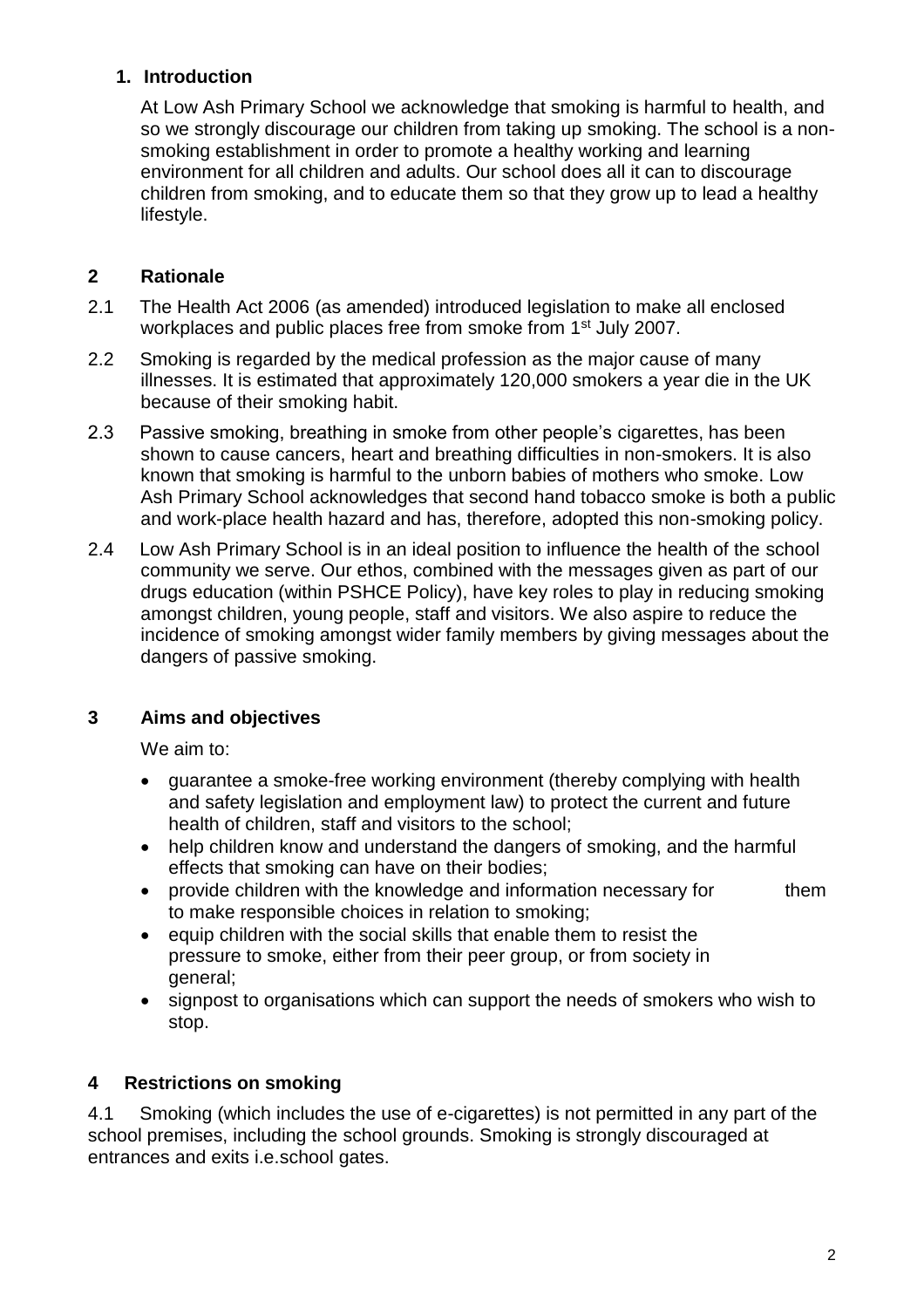- 4.2 If a member of staff, visitor or any other  $3<sup>rd</sup>$  party wishes to smoke, they must leave the school site. A breach of this policy will be seen as a variance from acceptable standards of behaviour and will be dealt with as a disciplinary matter.
- 4.3 No smoking signs are displayed in the school building and within the school grounds. Staff members are expected to remind anyone smoking on the school site of our no smoking policy, but not to enter into any confrontation which may put their personal safety at risk.
- 4.4 Staff, and any other adults (including parents/carers) accompanying children on educational visits, are not permitted to smoke (including e-cigarettes) during the visit to ensure that smoking is not presented as acceptable outside school premises. Furthermore, we do not wish to present adult smokers as role models. On residential visits, an adult who wishes to smoke should leave the site to do so, ensuring that they cannot be seen by children and that adequate supervision is in place.
- 4.5 It is expected that any  $3<sup>rd</sup>$  party used by the school to provide services, such as drivers of transport (taxi, coach, bus) do not smoke in the presence of anyone associated with the school. Written assurance of this has been requested / received from companies used regularly by the school and they have received a copy of this policy.

### **5 Organisation**

- **5.1** We teach children about the dangers of smoking as part of their personal, social, health and citizenship education (PSHCE) programme, with advice and support from the school nurse and/or healthy schools advisors. As well as teaching the children about the effects that smoking has on the body, we engage them in discussions about the reasons why people start to smoke, and what they themselves might do if other people encourage them to try cigarettes. The children's class teacher leads all such discussions in a sensitive manner. He or she encourages the children to explore the views of other people, and to reflect on their own personal convictions with regard to smoking. While we explain that it is illegal to sell cigarettes to people under sixteen years of age, our aim is to help the children make their own decision not to smoke simply because they believe it is the wrong lifestyle to choose.
- **5.2** The dangers of smoking sometimes arise as an issue in science lessons, when children learn about the way substances affect the body, e.g. when we teach them about how medicines can help the body. When such an issue arises, the class teacher deals with it in context, and answers the children's questions to the best of their ability, taking care to explain that smoking is dangerous, and should be avoided.
- **5.3** Parents/carers may view any of the smoking-related teaching materials that we use in our school. Whenever possible, we use the expertise of external professionals to support parents/carers and to help them to educate their children.
- **5.4** If children are found to be smoking in school, or cigarettes are found in their possession, the cigarettes are confiscated from the child and a parent/carer is informed immediately. An initial occurrence would be treated as an opportunity for education, however subsequent offences may incur a fixed term exclusion.